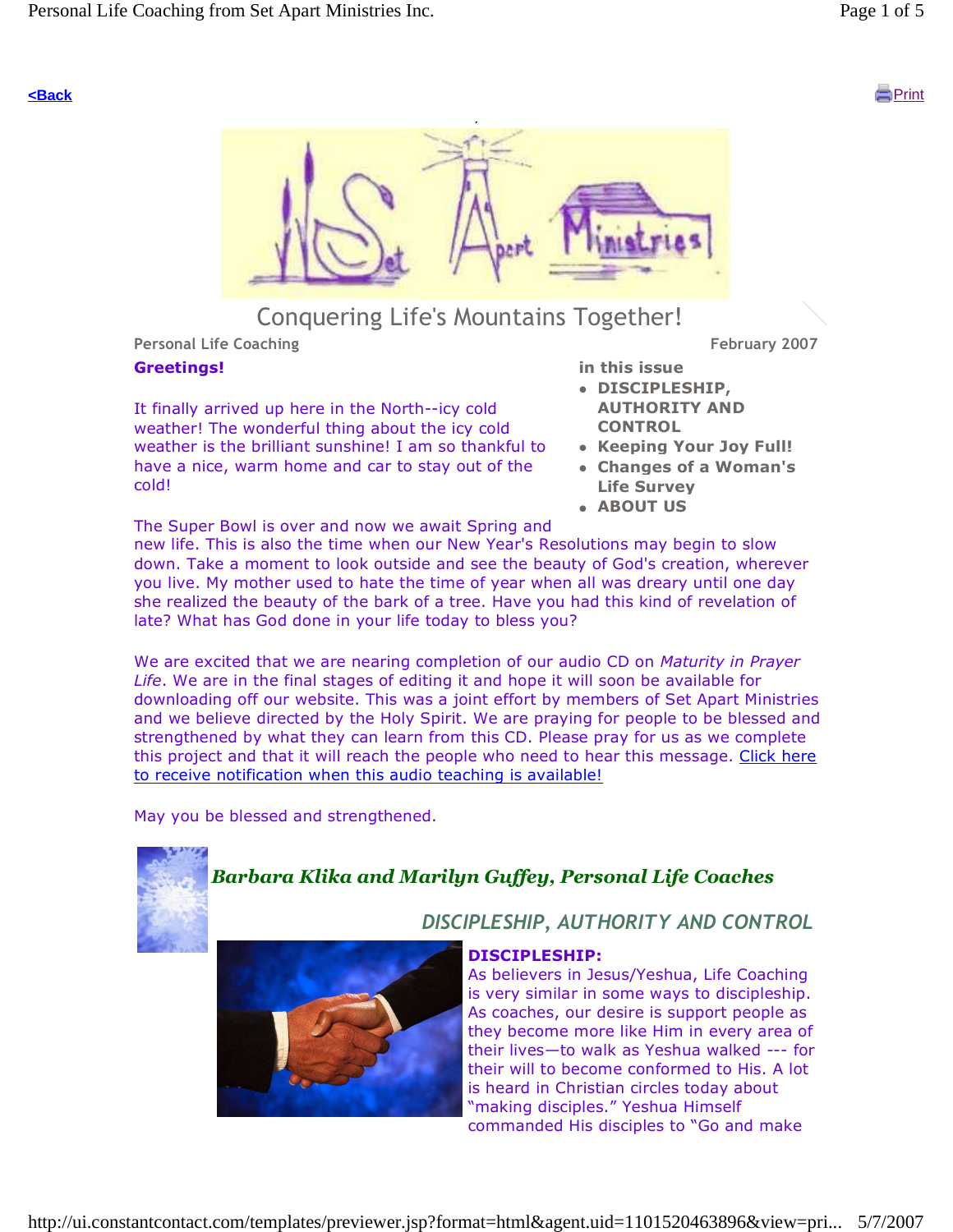disciples."

What is a disciple? In simplest terms, he/she is a follower of some teaching, belief or person. As disciples of Yeshua, we are His followers. The Greek word in the New Testament for disciples is mathetes, which means a learner or pupil. In First Century Hebrew understanding, "A disciple was not only a pupil, but an adherent; hence they are spoken of as imitators of their teacher;" (cf. Jn. 8:31, 15:8) (Strong's Exhaustive Concordance of the Bible).

In my own studies, I have learned that disciples of a Rabbi would literally sit at his feet. Disciples learn from and imitate their Rabbi. We see Yeshua's example of this with His own disciples.

As believers in Yeshua, we are to be imitators of God, as beloved children (Eph. 5:1 NASB) and walk in the same manner as He walked (I John 2:6 NASB). Our leaders are to be an example in the way they walk and follow Him. As we see and hear Yeshua working through leaders, it is His Presence in them we are to trust and follow, not the person themselves. It follows then, that we have the responsibility to search the Scriptures to understand and know that our leaders are following Yeshua.

It is also understood with our community that leaders are developed as they mature in faith and relationship with Yeshua, not so much that they are "elected" by popular vote or talent.

#### SCRIPTURAL BASIS FOR AUTHORITY AND LEADERSHIP:

From the beginning, in the Scriptures, the God of Abraham, Isaac and Jacob established the concept of authority for His people. In the garden, He was THE authority. When He created Adam and Eve, Adam was the head under the authority of God.

During the patriarchal age, Abraham became the first leader, followed by Isaac and Jacob. Jacob's sons then each became leaders of their families or clans until the enslavement of Israel in Egypt.

God then appointed Moses as leader over all Israel to lead them out of Egypt into the land He had promised Abraham. In Exodus 18, Moses father-in- law, Jethro, observes that Moses is wearing himself out by being a judge over all the people. Jethro advises Moses to select men of good character and those who fear God to be trained up in leadership. These men were made to be leaders over thousands, hundreds, fifties and tens. They were to judge the people and bring any difficult disputes to Moses.

We find in Exodus 24 that the 70 elders went with Moses, Joshua and Aaron to Mount Sinai and see YHWH Himself and eating and drinking (Exodus 24:9-10).

Israel was ruled by Judges, selected by God Himself in the time period before the people demanded a King which God also selected.

In the New Testament, we see the establishment of deacons to help the Apostles in daily affairs. The Apostles, themselves, were to be studying the Word and teaching (Acts 6:1-6). In various passages, we see the function of the Elders in the congregations (Titus 1:5-14; I Tim. 5:17; James 5:14, 15, to name a few).

#### CONTROLLING LEADERSHIP:

As we use the term "control", we see it as an abuse of authority to have absolute power over people. I have heard of leaders within some churches who wanted to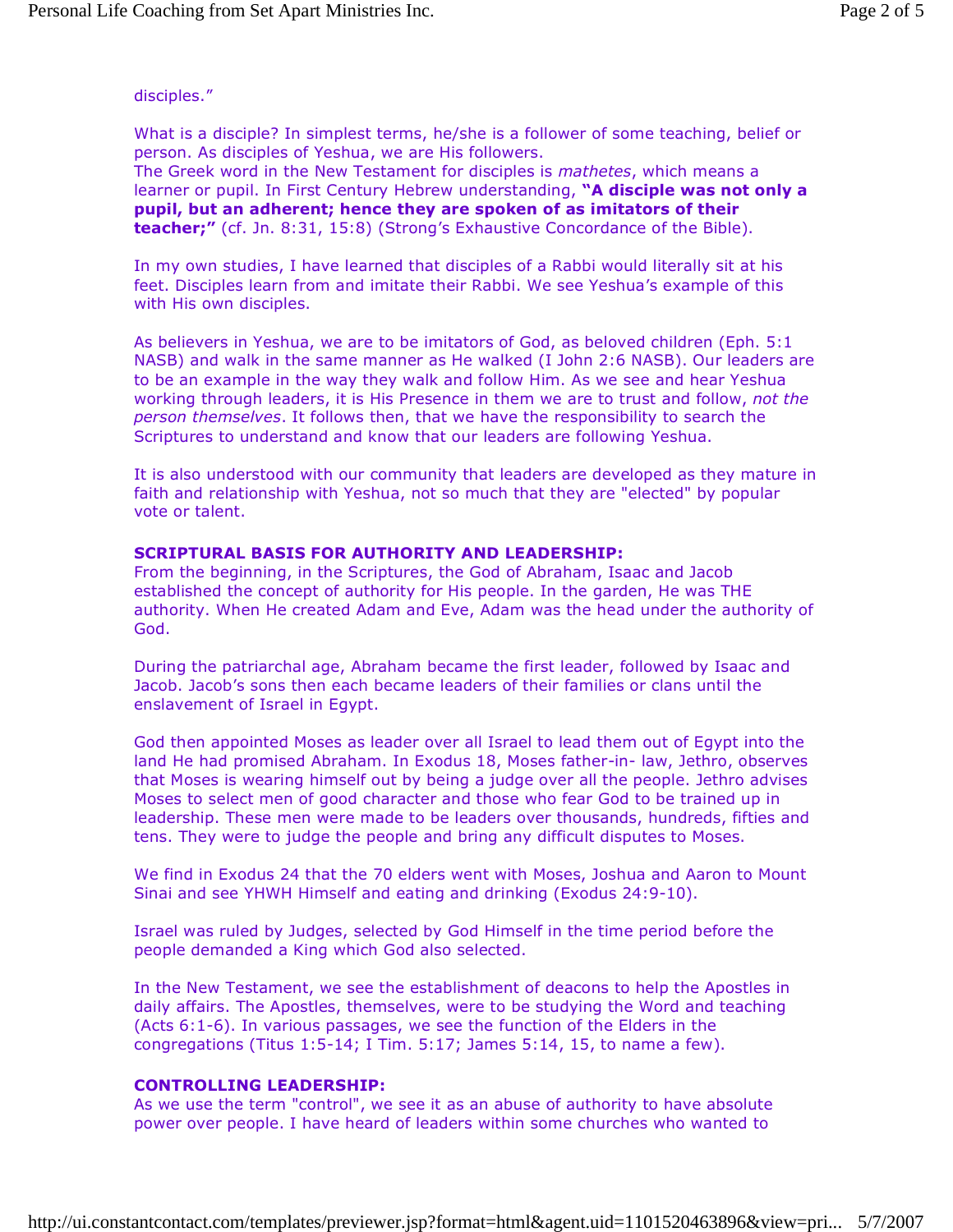establish a strong discipleship program and carried it to extremes. People were spied upon, told exactly what they could and could not do in every area of life decisions. People have told me that their leaders have said, "I'm your discipler, you need to do what I say."

We've all heard of cults that have been totally controlled by a charismatic leader in every aspect of their lives. This is abuse; this is not Godly leadership or discipleship.

#### DISCIPLESHIP VS. LEADERSHIP VS. CONTROL:

On the other hand, people can misinterpret accountability and use of a leaders authority for abuse or control. When people believe or misinterpret godly leadership to be such ungodly control by someone in authority, fear or rebellion are usually involved.

Perhaps someone has been abused by an authority over them at another time. It is usually a frightening time of self doubt and confusion as to what is Scriptural. The individual is often lacking self-confidence which makes it even harder for them to evaluate the authority involved. It becomes difficult to trust anyone in authority for fear of being abused again. Others will have no tolerance for a learning time with a new fellowship leader and may rebel against any kind of authority for fear of being controlled. All of this leads to distorted thinking and much misunderstanding.

Leaders do need to make difficult decisions and take difficult stands for the good of the fellowship. This should always be Spirit-led. Scripturally, discipline and confrontation are needed (see Matthew 18). Due to an independent, prideful, fearful or rebellious spirit, people can interpret this as control. Instead of talking through the situation or accepting the accountability, people will just walk away from the fellowship. Unfortunately, this same pattern can continue for them in other fellowships over and over. People in fear will walk away from what they most want—relationship.

Fear of abuse by authority was a particularly difficult issue for one woman in our Set Apart Ministries community. Through prayer and a willingness to be accountable, she learned to trust Yeshua in Barb and overcame her fear. She persevered through the tough times even when she did not understand; she did not run away. As a result, she has grown and matured as a part of the community. She has been able to be instrumental in helping others recognize and deal with this kind of fear.

#### In summary:

- God desires His people to be discipled— Yeshua is the best example of this. A disciple following his master is a model of leadership.
- God has established leadership for the people of God and we need to look to Him to confirm leadership in ourselves or others.
- Leadership is NOT absolute power over people--Yeshua alone has ALL authority.
- We need to recognize any rebelliousness or fear of leadership "control" in ourselves and deal with it accordingly if we are to grow into all He has for us, able to receive from others what is good and right.
- YHWH has placed leaders over us for our protection, not for oppression. When our leaders obediently follow Him, they will not lead us astray.

As coaches we come alongside people to support them in areas of growth that they choose for themselves Our desire is that people see Yeshua in us and trust and follow Him as HE works in and through us. Our hope is that through our coaching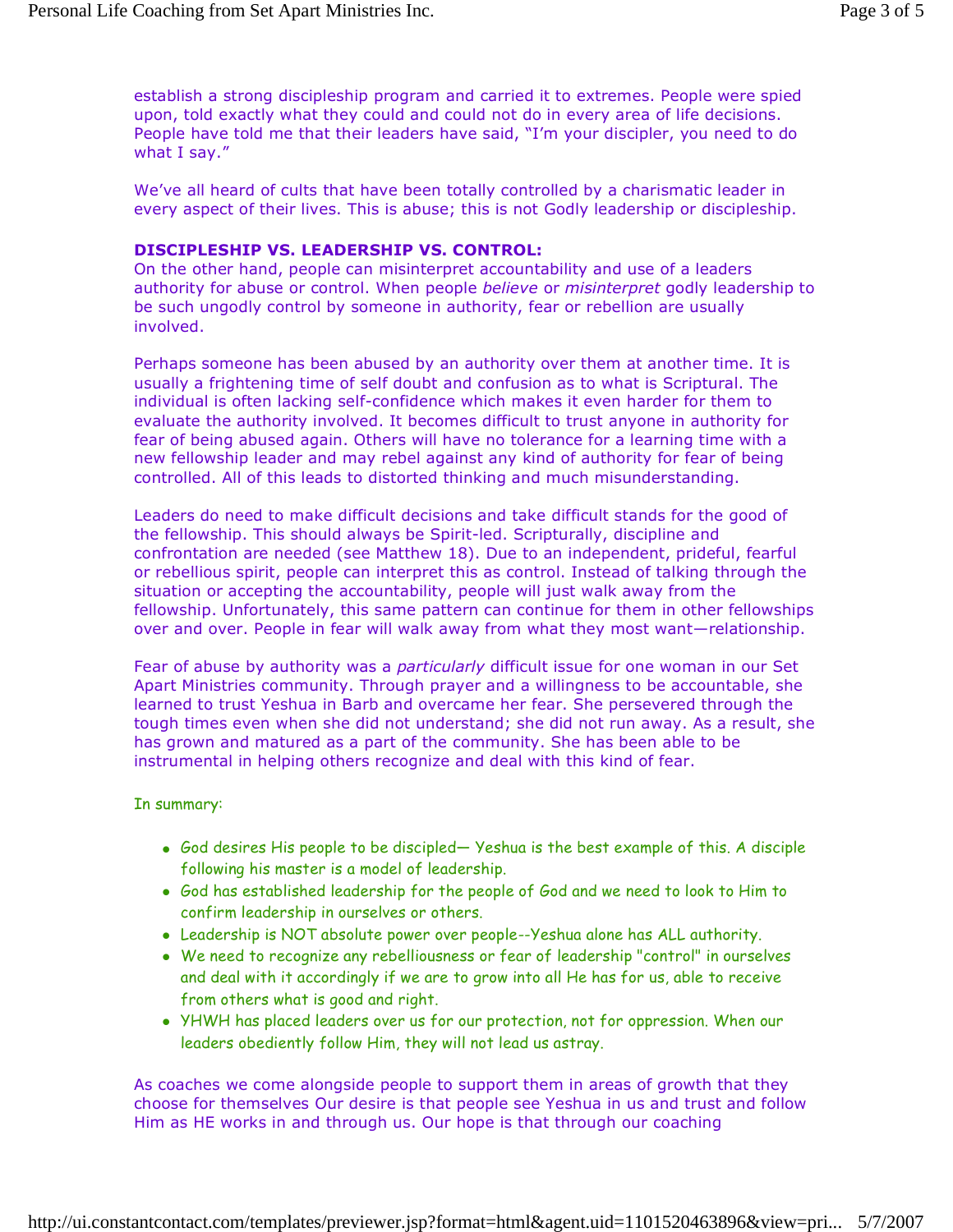relationships, we will be part of that training up process for many more to come. (M.G.)

Keeping Your Joy Full!



We are always being stretched and grown. One way of having joy is finding a new hobby. Try something new-- painting, crafts, build a birdhouse. It's a way to relax and a way to discover new talents!

And while we recognize our own need to try new things and cultivate our joy, may we always remember that this is not so with our ever faithful,

relentlessly pursuing, loving Father.

God never changes moods or cools off in His affections or loses enthusiasm.

Quoted from The Knowledge of the Holy by A. W.Tozer, copyright 1964 by Christian Publications, page 59. Used with permission.

## Changes of a Woman's Life Survey

Marilyn Guffey is conducting a survey on the Life Changes of Women. Please take a moment to submit one important question that's on your mind. Marilyn plans to use the answers for future articles and eventually an e-book. Thank you for your input! Click here to ask your question.

## ABOUT US

Barbara L. Klika, MSW, LCSW, Personal Life Coach is a licensed mental health professional and founder of Set Apart Ministries, Inc., who is trained to help people learn new skills and make significant behavior changes.She is a trained Bible Study teacher and has been mentoring people in their spiritual growth for many years. She has completed Life Coaching training through Mentor Coach, Inc. She is here to offer her skills in the areas of faith development, communication, problem-solving, and behavior change.

Marilyn T. Guffey, lay counselor, Personal Life Coach, worked in a church setting for ten years before joining Set Apart Ministries, Inc. in January 2003. She has received instruction through a variety of Christian lay counseling courses as well as working alongside pastors and professional mental health therapists. She has also completed Life Coaching training through Mentor Coach Inc. Marilyn has worked extensively supporting women --spiritually, emotionally and practically--through encouragement and prayer.

In Coaching, you come for help to make decisions and then implement them, in order to achieve goals that you have chosen for yourself. May we come alongside and encourage you along the way?